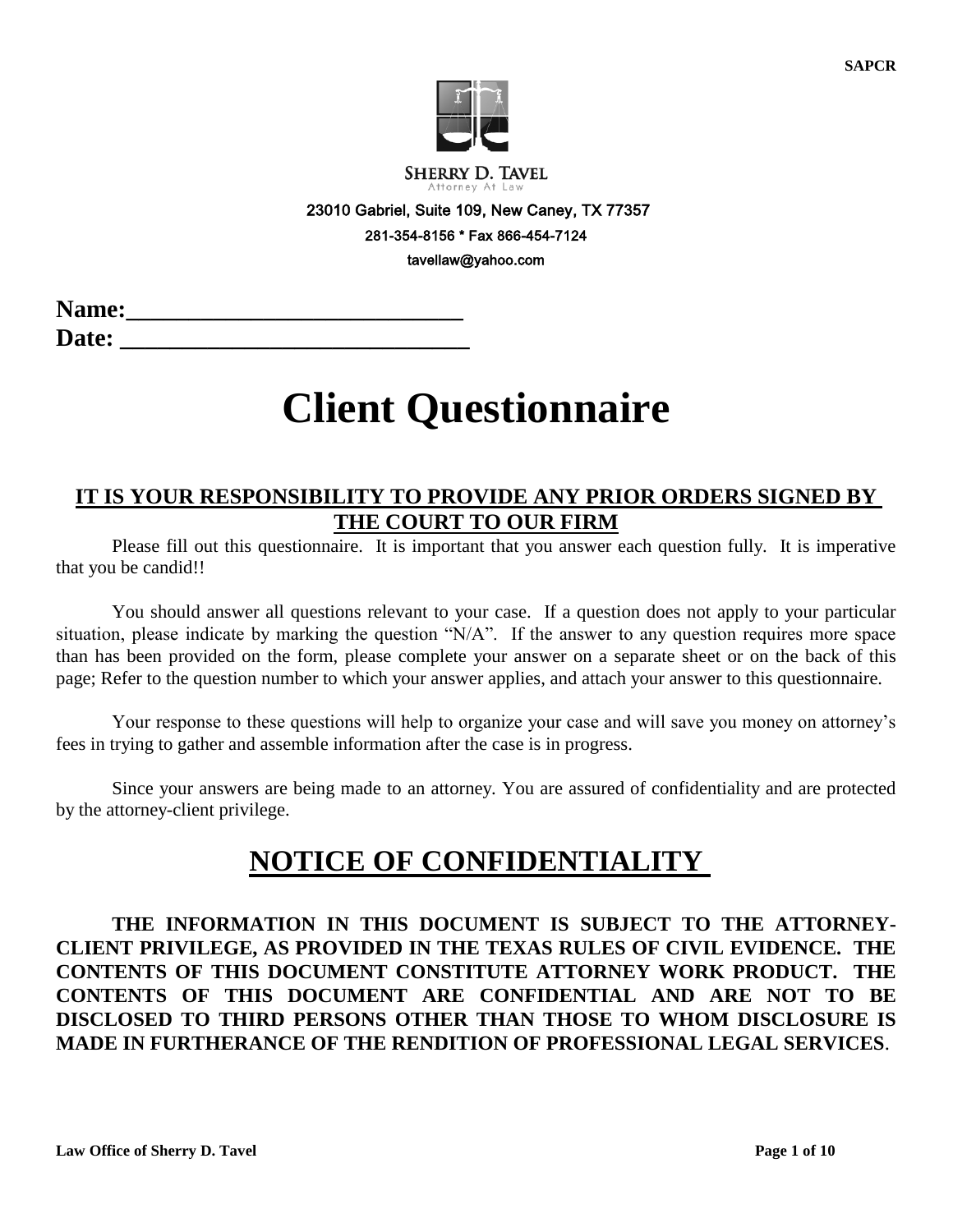## **PERSONAL**

### **ABOUT YOU:**

|                                        |                                                                                                                                                                                                                                      | Birth date: County/State where born:                                                                                                                                                                                           |
|----------------------------------------|--------------------------------------------------------------------------------------------------------------------------------------------------------------------------------------------------------------------------------------|--------------------------------------------------------------------------------------------------------------------------------------------------------------------------------------------------------------------------------|
|                                        |                                                                                                                                                                                                                                      |                                                                                                                                                                                                                                |
|                                        |                                                                                                                                                                                                                                      |                                                                                                                                                                                                                                |
|                                        | Where are you living now, and what is your phone number?                                                                                                                                                                             |                                                                                                                                                                                                                                |
|                                        | Address: <u>New York: Address: Address: Address: Address: Address: Address: Address: Address: Address: Address: Address: Address: Address: Address: Address: Address: Address: Address: Address: Address: Address: Address: Addr</u> |                                                                                                                                                                                                                                |
|                                        | City: County: County: State: Zip:                                                                                                                                                                                                    |                                                                                                                                                                                                                                |
|                                        |                                                                                                                                                                                                                                      |                                                                                                                                                                                                                                |
|                                        | Email: <u>Department of the contract of the contract of the contract of the contract of the contract of the contract of the contract of the contract of the contract of the contract of the contract of the contract of the cont</u> |                                                                                                                                                                                                                                |
|                                        |                                                                                                                                                                                                                                      | At what address do you wish to receive mail from this office?<br>,我们也不会有什么?""我们的人,我们也不会有什么?""我们的人,我们也不会有什么?""我们的人,我们也不会有什么?""我们的人,我们也不会有什么?""我们的人                                                                              |
| How do you prefer that we contact you? | Address: <u>New York: Address: New York: New York: New York: New York: New York: New York: New York: New York: New York: New York: New York: New York: New York: New York: New York: New York: New York: New York: New York: New</u> |                                                                                                                                                                                                                                |
|                                        |                                                                                                                                                                                                                                      | Phone: Note and the second contract of the second contract of the second contract of the second contract of the second contract of the second contract of the second contract of the second contract of the second contract of |
|                                        |                                                                                                                                                                                                                                      | Fax: The Commission of the Commission of the Commission of the Commission of the Commission of the Commission of the Commission of the Commission of the Commission of the Commission of the Commission of the Commission of t |
|                                        | Email: <u>Constantino and Constantino and Constantino and Constantino and Constantino and Constantino and Constantino and Constantino and Constantino and Constantino and Constantino and Constantino and Constantino and Consta</u> |                                                                                                                                                                                                                                |
|                                        | Mobile Phone: Note and the Contract of the Contract of the Contract of the Contract of the Contract of the Contract of the Contract of the Contract of the Contract of the Contract of the Contract of the Contract of the Con       |                                                                                                                                                                                                                                |
|                                        |                                                                                                                                                                                                                                      | Other: and the contract of the contract of the contract of the contract of the contract of the contract of the contract of the contract of the contract of the contract of the contract of the contract of the contract of the |
|                                        |                                                                                                                                                                                                                                      |                                                                                                                                                                                                                                |
|                                        |                                                                                                                                                                                                                                      | Have you consulted or retained any other attorneys on this matter before coming to this                                                                                                                                        |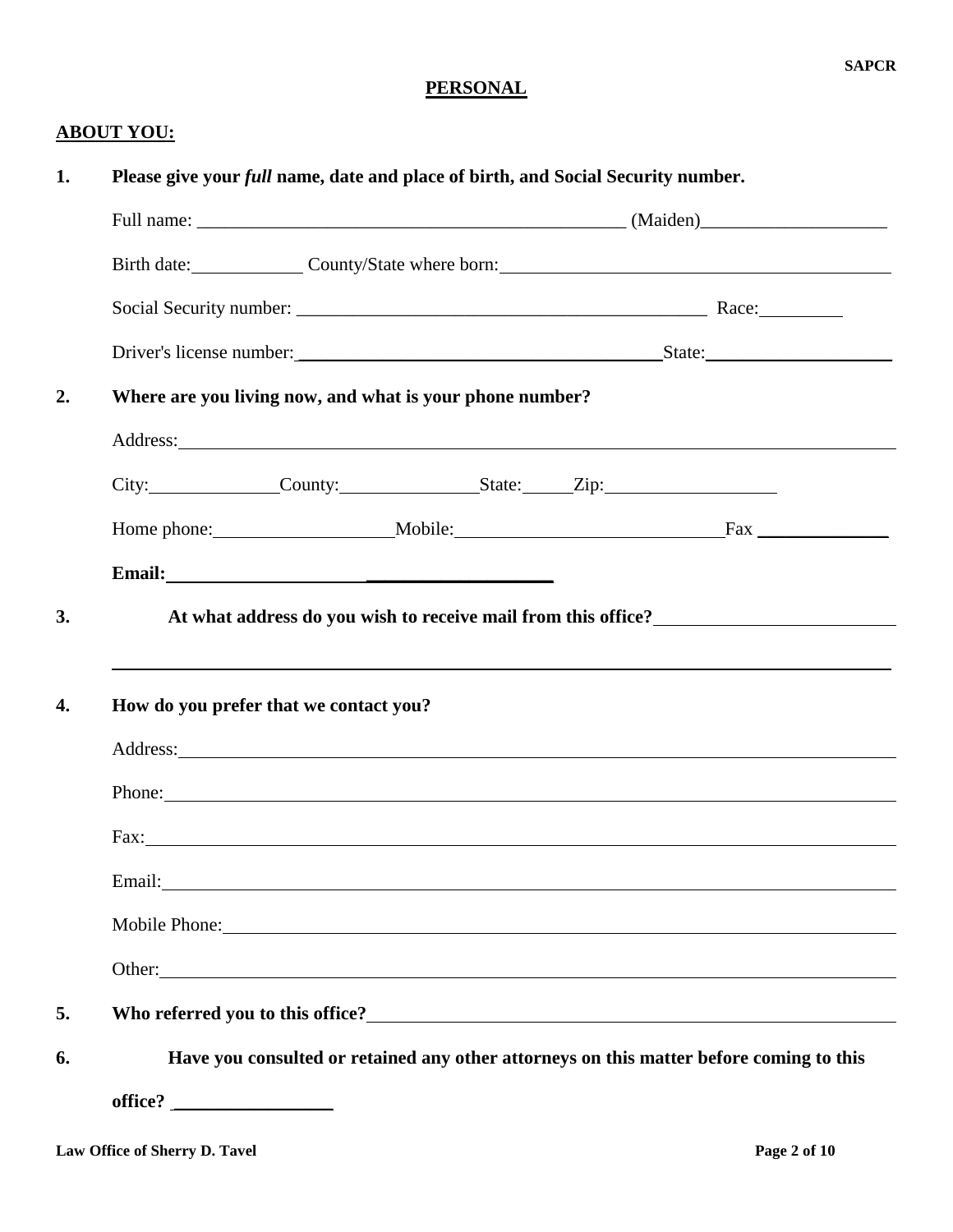If so, please state who and when:

## **7. Please complete the following information concerning your employment.**

|    | Employer: 2000 Company and 2000 Company and 2000 Company and 2000 Company and 2000 Company and 2000 Company and 2000 Company and 2000 Company and 2000 Company and 2000 Company and 2000 Company and 2000 Company and 2000 Com |  |
|----|--------------------------------------------------------------------------------------------------------------------------------------------------------------------------------------------------------------------------------|--|
|    | Job title:                                                                                                                                                                                                                     |  |
|    | Street address:                                                                                                                                                                                                                |  |
|    | City, state, zip:                                                                                                                                                                                                              |  |
|    |                                                                                                                                                                                                                                |  |
|    | May we call you at work?                                                                                                                                                                                                       |  |
|    | Gross salary per month or annually: example of the same state of the same state of the same state of the same state of the same state of the same state of the same state of the same state of the same state of the same stat |  |
|    | Length of employment:                                                                                                                                                                                                          |  |
|    | Education: Network of the Contract of the Contract of the Contract of the Contract of the Contract of the Contract of the Contract of the Contract of the Contract of the Contract of the Contract of the Contract of the Cont |  |
|    | <b>ABOUT THE OTHER PARTY(S):</b>                                                                                                                                                                                               |  |
| 8. | Please give the <i>full</i> name (including maiden name), date and place of birth, and Social Security                                                                                                                         |  |
|    | number of the other party to this litigation.                                                                                                                                                                                  |  |
|    |                                                                                                                                                                                                                                |  |
|    | Birth date: County/State where born: County/State where born:                                                                                                                                                                  |  |
|    | Social Security number: Race: Race:                                                                                                                                                                                            |  |
|    | Driver's license number:                                                                                                                                                                                                       |  |
|    | Relationship to you or children (i.e. ex-spouse, biological father of)___________________________                                                                                                                              |  |
|    | Please give the <i>full</i> name (including maiden name), date and place of birth, and Social Security                                                                                                                         |  |
|    | number of the other party to this litigation.                                                                                                                                                                                  |  |
|    |                                                                                                                                                                                                                                |  |
|    | Birth date: County/State where born: County/State where born:                                                                                                                                                                  |  |
|    | Social Security number: Nace: Nace: Nace: Nace: Nace: Nace: Nace: Nace: Nace: Nace: Nace: Nace: Nace: Nace: Nace: Nace: Nace: Nace: Nace: Nace: Nace: Nace: Nace: Nace: Nace: Nace: Nace: Nace: Nace: Nace: Nace: Nace: Nace:  |  |
|    |                                                                                                                                                                                                                                |  |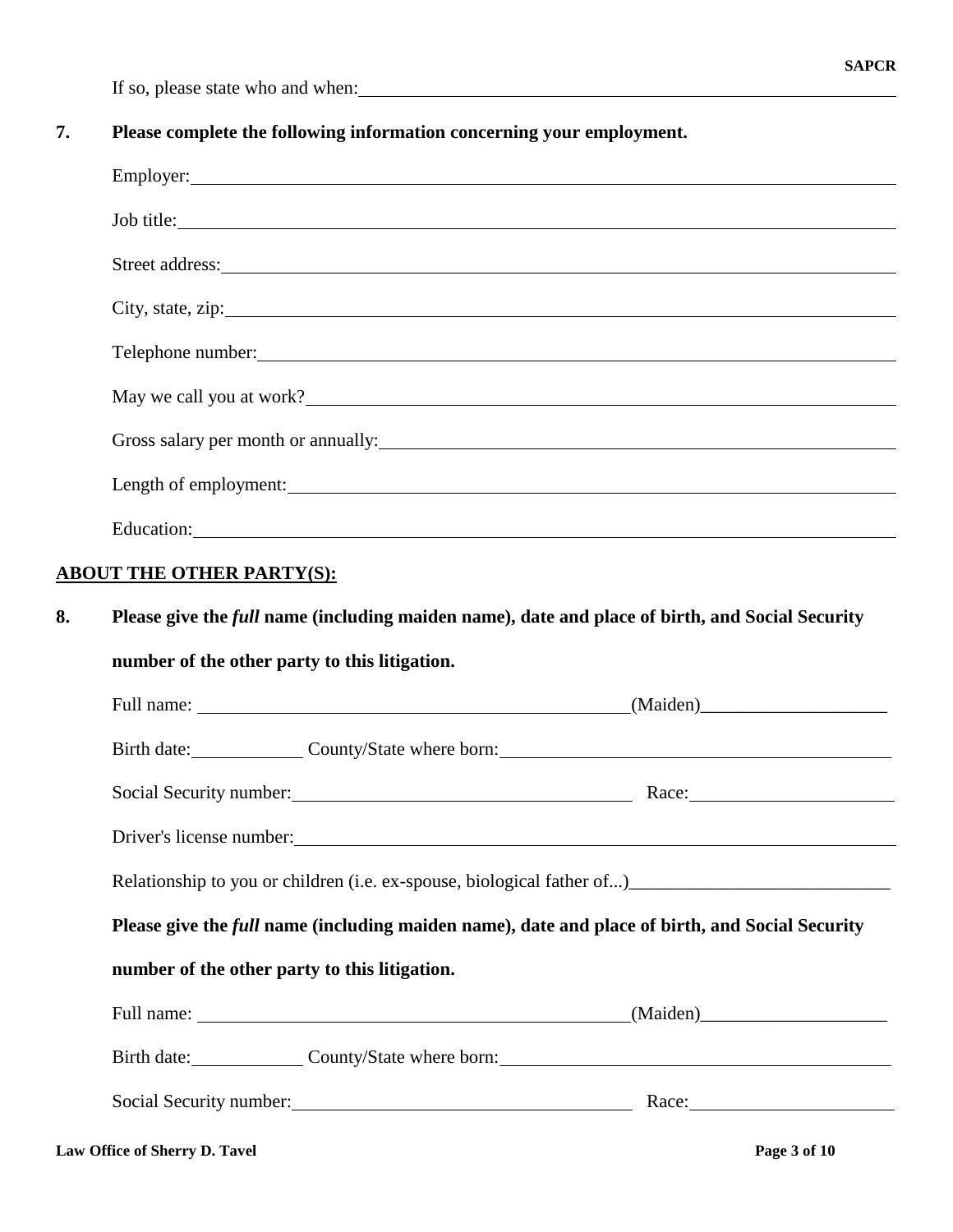Relationship to you or children (i.e. ex-spouse, biological father of...)\_\_\_\_\_\_\_\_\_\_\_\_\_\_\_\_\_\_\_\_\_\_\_\_\_\_\_\_

| Where is the other party(s) living now, and what is his or her phone number?                                                                                                                                                         |  |
|--------------------------------------------------------------------------------------------------------------------------------------------------------------------------------------------------------------------------------------|--|
|                                                                                                                                                                                                                                      |  |
| City: City: County: County: State:                                                                                                                                                                                                   |  |
| Zip: Home phone: Next Separate Lines and Separate Lines and Separate Lines and Separate Lines and Separate Lines and Separate Lines and Separate Lines and Separate Lines and Separate Lines and Separate Lines and Separate L       |  |
| Address: <u>Contract of the contract of the contract of the contract of the contract of the contract of the contract of the contract of the contract of the contract of the contract of the contract of the contract of the cont</u> |  |
| City: City: County: County: State:                                                                                                                                                                                                   |  |
| Zip: Home phone: Next Assembly 2.1 and 2.1 and 2.1 and 2.1 and 2.1 and 2.1 and 2.1 and 2.1 and 2.1 and 2.1 and 2.1 and 2.1 and 2.1 and 2.1 and 2.1 and 2.1 and 2.1 and 2.1 and 2.1 and 2.1 and 2.1 and 2.1 and 2.1 and 2.1 and       |  |
|                                                                                                                                                                                                                                      |  |
| Job title:                                                                                                                                                                                                                           |  |
| Telephone number:                                                                                                                                                                                                                    |  |
| Gross salary per month or annually: 1998 and 2009 and 2009 and 2009 and 2009 and 2009 and 2009 and 2009 and 200                                                                                                                      |  |
| Length of employment:                                                                                                                                                                                                                |  |
|                                                                                                                                                                                                                                      |  |
| Employer: Note that the same state of the state of the state of the state of the state of the state of the state of the state of the state of the state of the state of the state of the state of the state of the state of th       |  |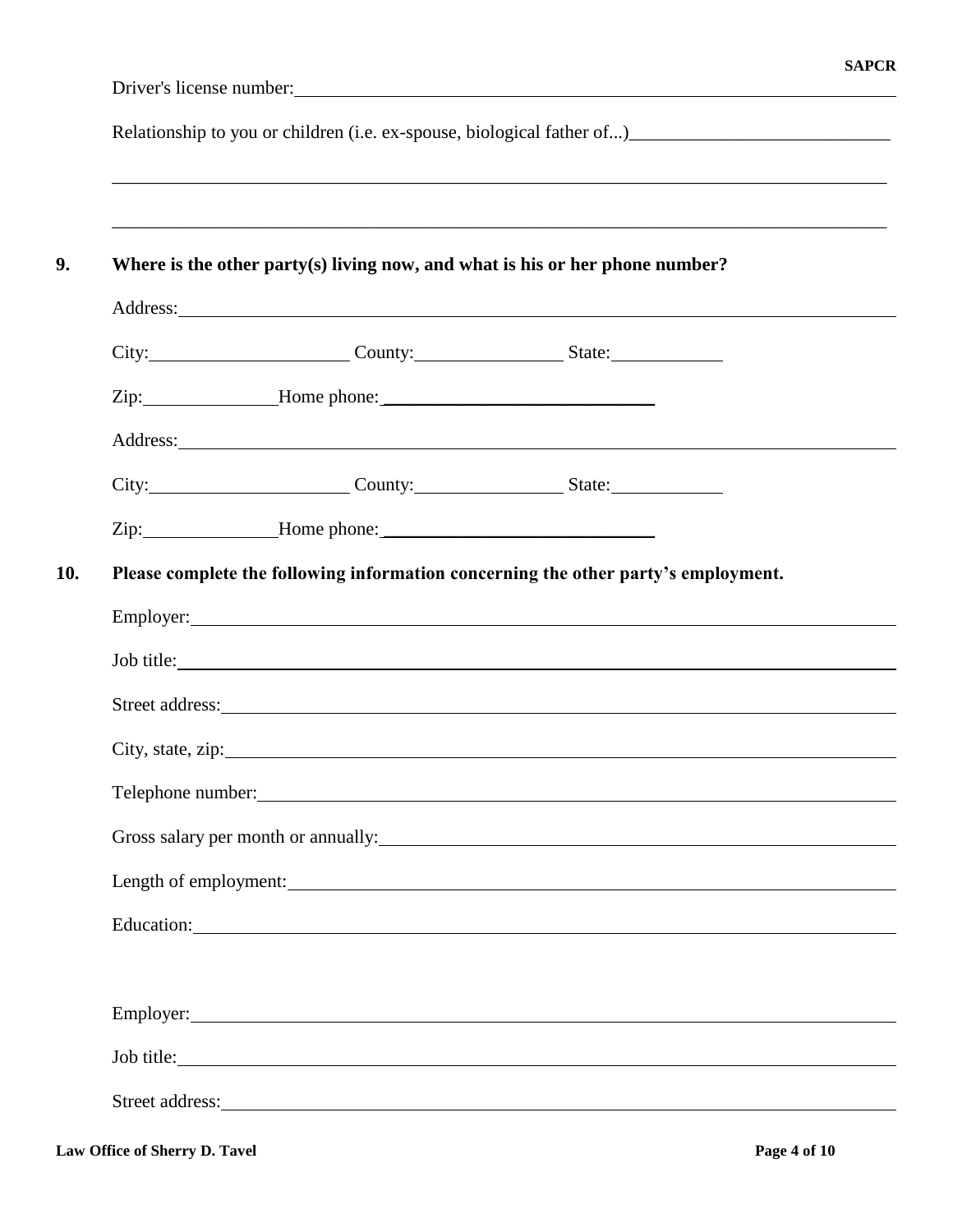| City, state, zip:                                                                                                        |
|--------------------------------------------------------------------------------------------------------------------------|
|                                                                                                                          |
| Telephone number:<br><u>Telephone</u> number:                                                                            |
| Gross salary per month or annually: <u>contained a series of the series of the series of the series of the series of</u> |
|                                                                                                                          |
| Length of employment:                                                                                                    |
| Education:                                                                                                               |

## **ABOUT THE CHILD(REN):**

## **11. Please give the full name, date and place of birth, sex, and Social Security number of each of the**

| Name: Name and the set of the set of the set of the set of the set of the set of the set of the set of the set of the set of the set of the set of the set of the set of the set of the set of the set of the set of the set o |
|--------------------------------------------------------------------------------------------------------------------------------------------------------------------------------------------------------------------------------|
| Sex (M/F): Date of birth: Age: Age:                                                                                                                                                                                            |
| Place of birth:                                                                                                                                                                                                                |
|                                                                                                                                                                                                                                |
| Name: Name:                                                                                                                                                                                                                    |
| Sex (M/F): Date of birth: Age: Age:                                                                                                                                                                                            |
| Place of birth: <u>contained</u>                                                                                                                                                                                               |
| Social Security number: Driver's License No.                                                                                                                                                                                   |
| Name: Name and the set of the set of the set of the set of the set of the set of the set of the set of the set of the set of the set of the set of the set of the set of the set of the set of the set of the set of the set o |
| Sex (M/F): Date of birth: Age: Age:                                                                                                                                                                                            |
| Place of birth:                                                                                                                                                                                                                |
| Social Security number: Driver's License No.                                                                                                                                                                                   |
| Name: Name and the set of the set of the set of the set of the set of the set of the set of the set of the set of the set of the set of the set of the set of the set of the set of the set of the set of the set of the set o |
| Sex (M/F): Date of birth: Age: Age:                                                                                                                                                                                            |
| Place of birth:                                                                                                                                                                                                                |
|                                                                                                                                                                                                                                |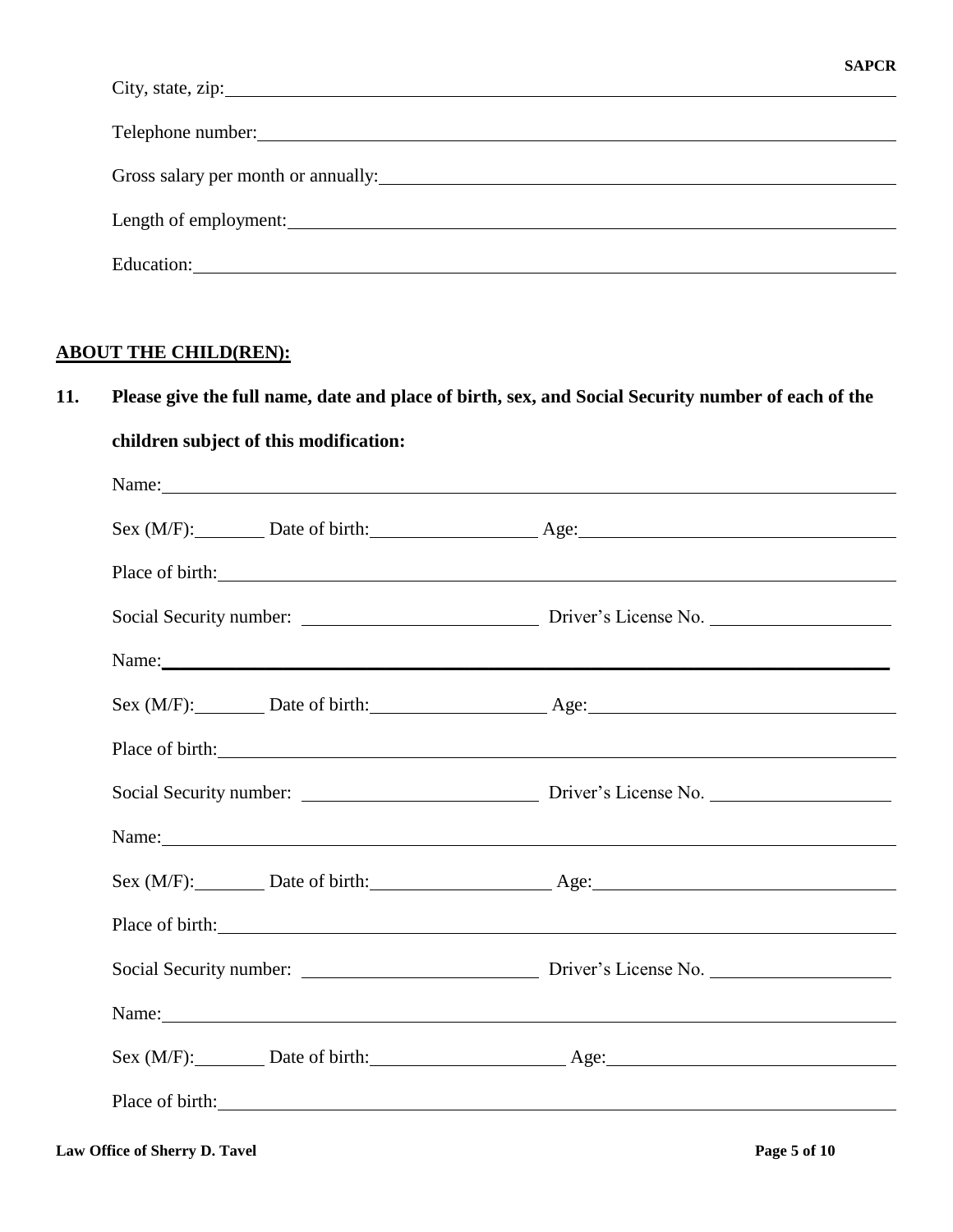|            | <b>SAPCR</b><br>Social Security number: Driver's License No.                                                                                                                                                                           |
|------------|----------------------------------------------------------------------------------------------------------------------------------------------------------------------------------------------------------------------------------------|
| 12.        | Will there be a dispute over the children?<br><u> </u>                                                                                                                                                                                 |
|            | If <i>not</i> , with whom will custody be?                                                                                                                                                                                             |
| 13.        | Where and with whom are the children living now?<br><u>Lange and with whom are the children living now?</u>                                                                                                                            |
| 14.        | Is the other party in agreement to this suit?                                                                                                                                                                                          |
|            |                                                                                                                                                                                                                                        |
|            | ,我们也不会有一个人的人,我们也不会有一个人的人,我们也不会有一个人的人,我们也不会有一个人的人。""我们的人,我们也不会有一个人的人,我们也不会有一个人的人,                                                                                                                                                       |
|            |                                                                                                                                                                                                                                        |
|            |                                                                                                                                                                                                                                        |
| 15.        | Do you pay/receive child support?<br><u> Letter and the contract of the contract of the contract of the contract of the contract of the contract of the contract of the contract of the contract of the contract of the contract o</u> |
|            | If so, how much? $\frac{1}{2}$ per <u>experience</u> experience the set of solution of the set of solution of the set of set of set of set of set of set of set of set of set of set of set of set of set of set of set of set of set  |
|            |                                                                                                                                                                                                                                        |
|            |                                                                                                                                                                                                                                        |
| <b>16.</b> | Does the other party have an attorney?                                                                                                                                                                                                 |
|            | If so, who?                                                                                                                                                                                                                            |
| 17.        | Do you or the other party pay/receive child support?_____________________________                                                                                                                                                      |
|            | If so, how much? $\frac{1}{2}$ per <u>per</u>                                                                                                                                                                                          |
| 18.        | Do you or the other party have any other children for whom a duty of support is owed?_______                                                                                                                                           |
|            | If so, please give the full name, date and place of birth, sex, and Social Security number of each such child:                                                                                                                         |
|            | Name: Name and the set of the set of the set of the set of the set of the set of the set of the set of the set of the set of the set of the set of the set of the set of the set of the set of the set of the set of the set o         |
|            | Sex (M/F): Date of birth: Age: Age:                                                                                                                                                                                                    |
|            | Place of birth:                                                                                                                                                                                                                        |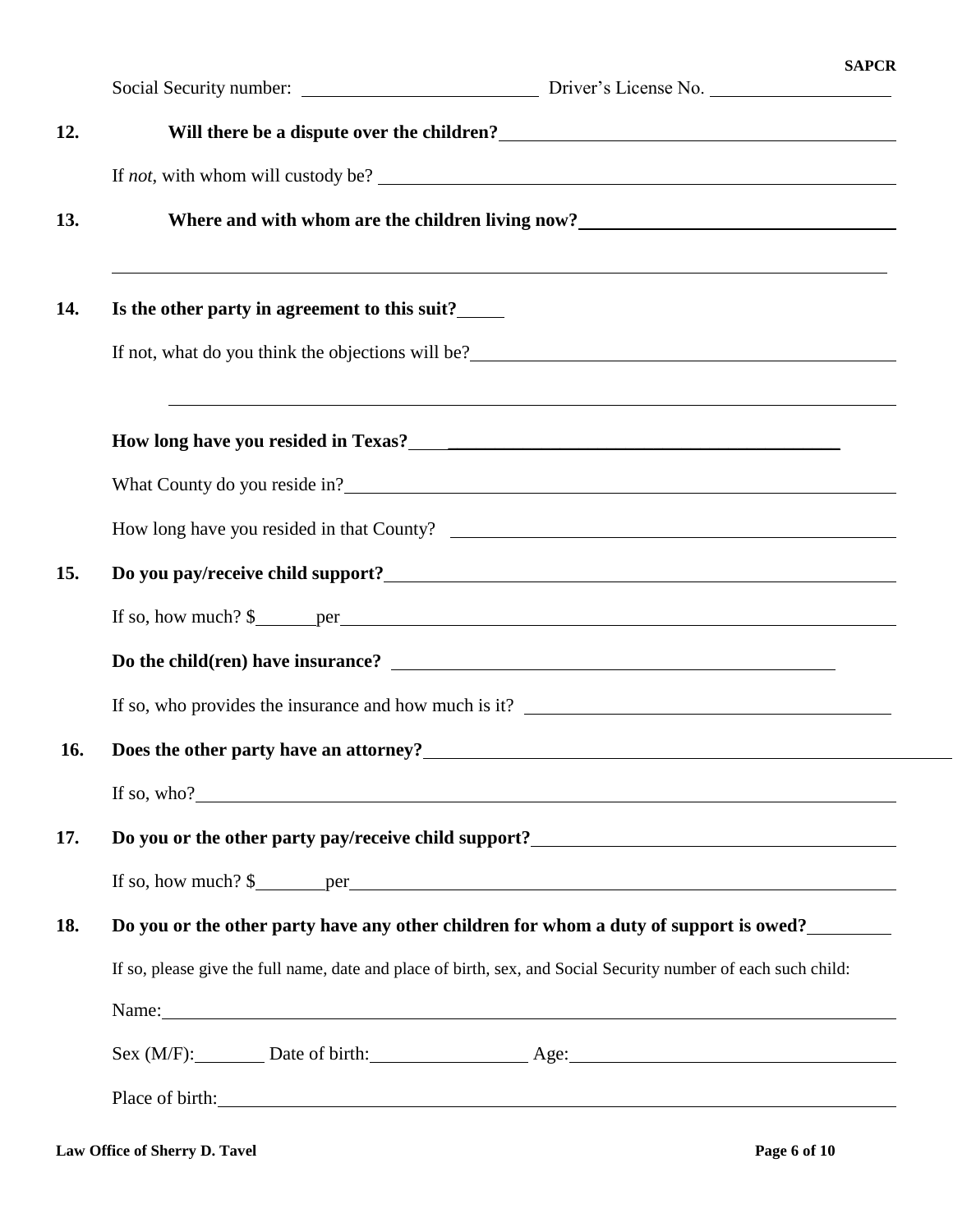|                                  |                                  | Social Security number: 1986 and 2008 and 2008 and 2008 and 2008 and 2008 and 2008 and 2008 and 2008 and 2008 and 2008 and 2008 and 2008 and 2008 and 2008 and 2008 and 2008 and 2008 and 2008 and 2008 and 2008 and 2008 and |
|----------------------------------|----------------------------------|-------------------------------------------------------------------------------------------------------------------------------------------------------------------------------------------------------------------------------|
|                                  |                                  | Name: Name and the second contract of the second contract of the second contract of the second contract of the second contract of the second contract of the second contract of the second contract of the second contract of |
|                                  |                                  | Sex (M/F): Date of birth: Age: Age:                                                                                                                                                                                           |
|                                  |                                  | Place of birth:                                                                                                                                                                                                               |
| Social Security number           |                                  |                                                                                                                                                                                                                               |
|                                  |                                  | Do you have any prior cases with the Texas Attorney General? ____________________                                                                                                                                             |
|                                  |                                  |                                                                                                                                                                                                                               |
|                                  | to get information to your case. | You will need to contact the office of the Attorney General and sign the form giving me permission                                                                                                                            |
| <b>Parent-Child Relationship</b> |                                  | Was this original case (Please circle one) a: Divorce b: Adoption c: Paternity c: Suit Affecting                                                                                                                              |

**If so-please provide a copy of them.**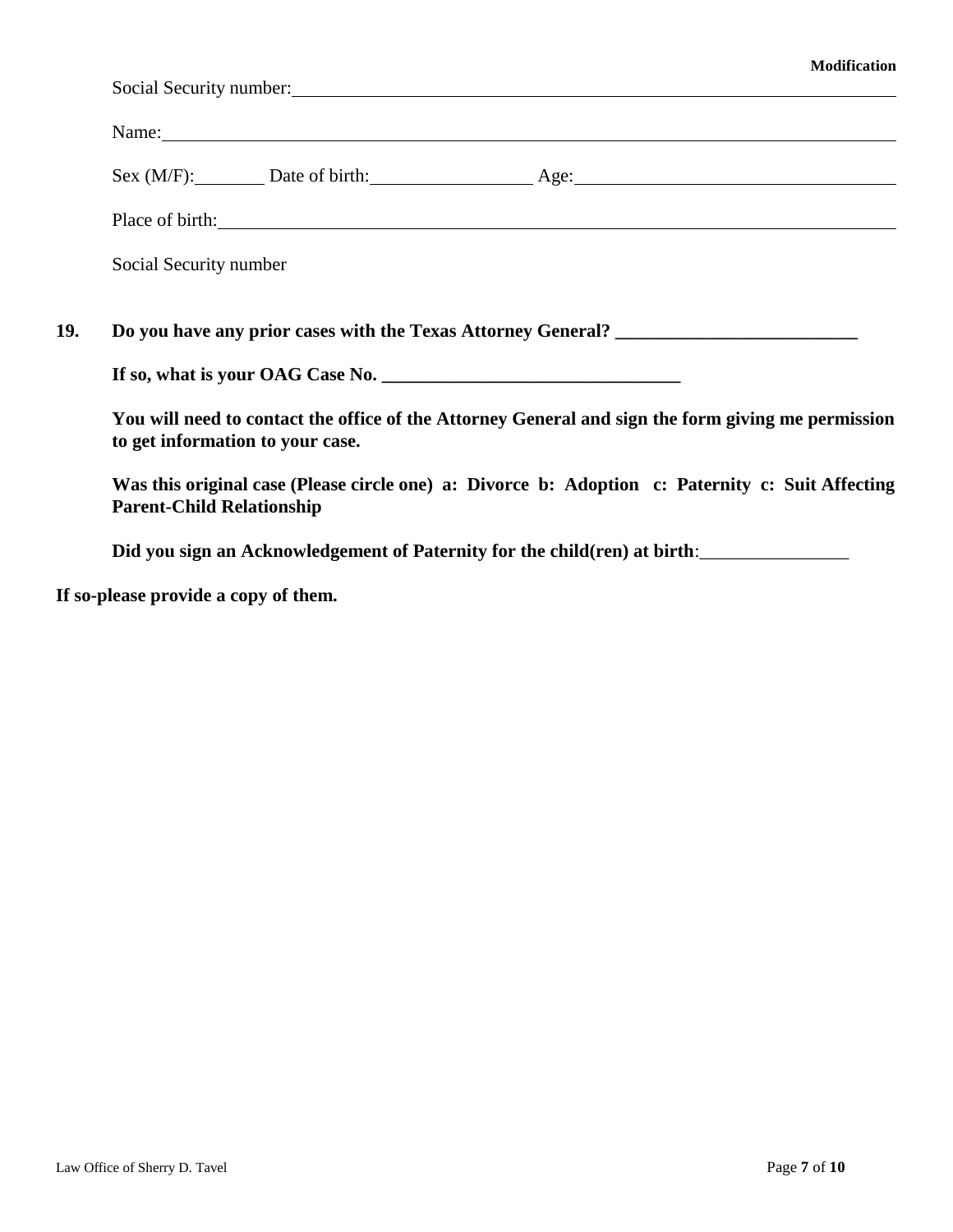#### **27. "Skeletons in the Closet" and Sensitive Topics:**

IT IS IMPERATIVE THAT YOU BE OPEN AND HONEST IN ANSWERING THE FOLLOWING QUESTIONS. ANY DISCUSSION RELATING TO ANY OF THESE TOPICS BETWEEN YOU AND YOUR ATTORNEY WILL BE PROTECTED BY THE ATTORNEY-CLIENT PRIVILEGE. IF YOU FAIL TO BE HONEST IN ANSWERING THESE QUESTIONS, IT COULD BE ABSOLUTELY DISASTROUS TO YOUR CASE.

If an answer to one of the questions below is "yes," please describe the situation in detail. Will anyone allege that you or the other party has done any of the following:

|          |                                                                                                    | You | <b>Other Party</b> |
|----------|----------------------------------------------------------------------------------------------------|-----|--------------------|
| 1        | Committed a crime?                                                                                 |     |                    |
| 2.       | Been arrested?                                                                                     |     |                    |
| 3.       | Been in jail or prison?                                                                            |     |                    |
| 4.       | Used illegal drugs?                                                                                |     |                    |
| 5.       | Been hospitalized for using illegal drugs?                                                         |     |                    |
| 6.<br>7. | Abused prescription drugs?<br>Been hospitalized for abusing prescription drugs?                    |     |                    |
| 8.       | Abused alcohol?                                                                                    |     |                    |
| 9.       | Been hospitalized for abusing alcohol?                                                             |     |                    |
| 10.      | Been arrested for or convicted of driving while<br>under the influence of alcohol (drunk driving)? |     |                    |
| 11.      | Engaged in gambling activities (legal or illegal)?                                                 |     |                    |
| 12.      | Engaged in other illegal activities?                                                               |     |                    |
| 13.      | Attempted suicide?                                                                                 |     |                    |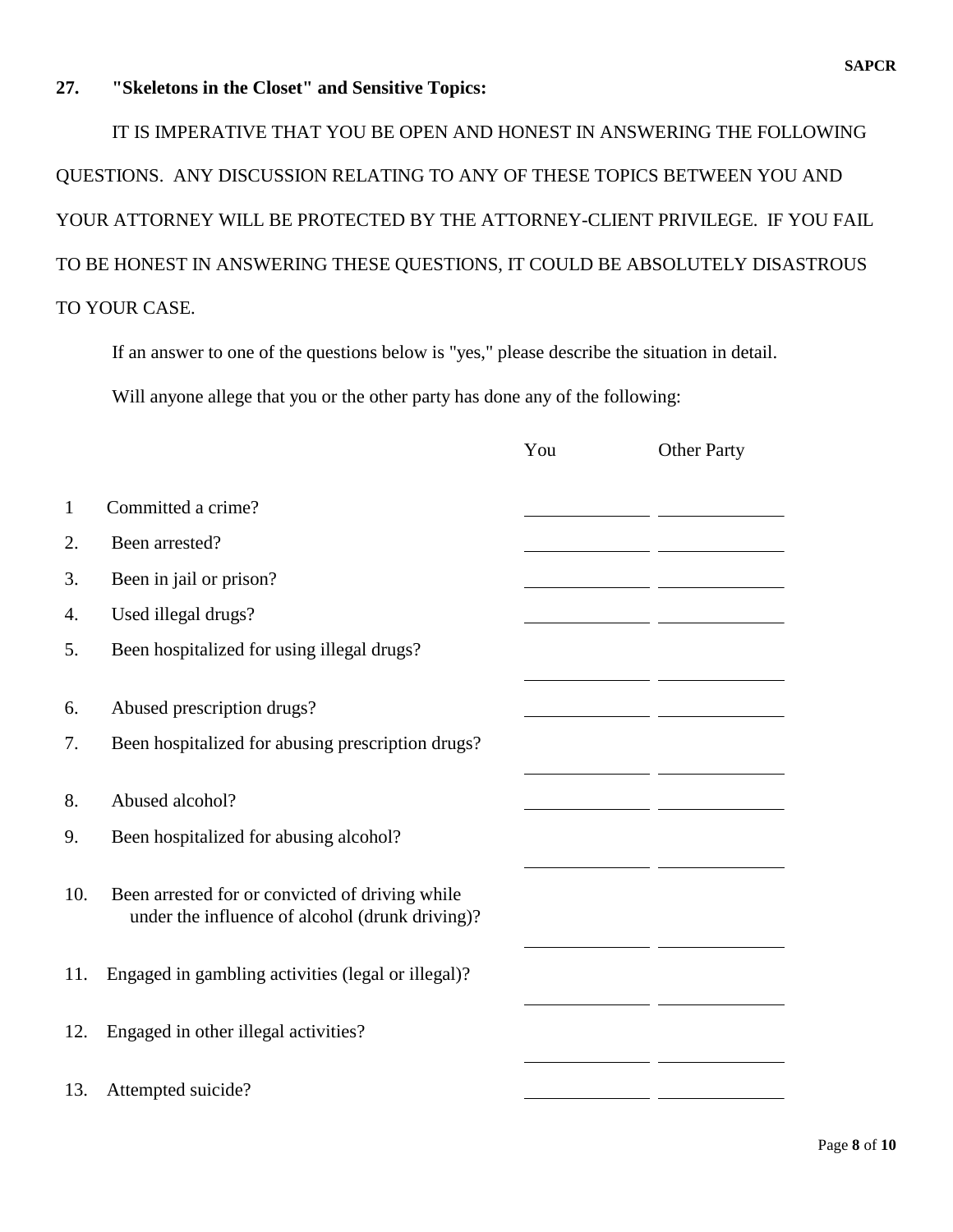| 14. | Been hospitalized for an emotional or psychiatric<br>disorder?                    |  |
|-----|-----------------------------------------------------------------------------------|--|
| 15  | Suffered from or received treatment for an emotional<br>or psychiatric condition? |  |
| 16. | Abused spouse?                                                                    |  |
| 17. | Been accused of child abuse?                                                      |  |
|     |                                                                                   |  |

If so, describe the children's reaction to the relationship and the children's feelings about the person(s) involved in the relationship.

|                            |                                            | You | <b>Other Party</b> |
|----------------------------|--------------------------------------------|-----|--------------------|
|                            |                                            |     |                    |
| 19.                        | Had a homosexual/bisexual relationship?    |     |                    |
|                            |                                            |     |                    |
|                            | 19. Engaged in unusual sexual practices?   |     |                    |
|                            |                                            |     |                    |
|                            |                                            |     |                    |
|                            | 20. Had a pregnancy outside of a marriage? |     |                    |
|                            |                                            |     |                    |
|                            | 21. Had a sexually transmitted disease?    |     |                    |
|                            |                                            |     |                    |
|                            |                                            |     |                    |
|                            | 22. Drunk to excess?                       |     |                    |
|                            |                                            |     |                    |
| If so, what and how often? |                                            |     |                    |
|                            |                                            |     |                    |
| 24.                        | Other?                                     |     |                    |
|                            |                                            |     |                    |
|                            |                                            |     |                    |
|                            |                                            |     |                    |

25. If you or the other party has a relationship with a person whom the children see frequently and that person would answer "yes" to one or more of the preceding "skeleton-in-the-closet" questions, describe the situation:

**SAPCR**